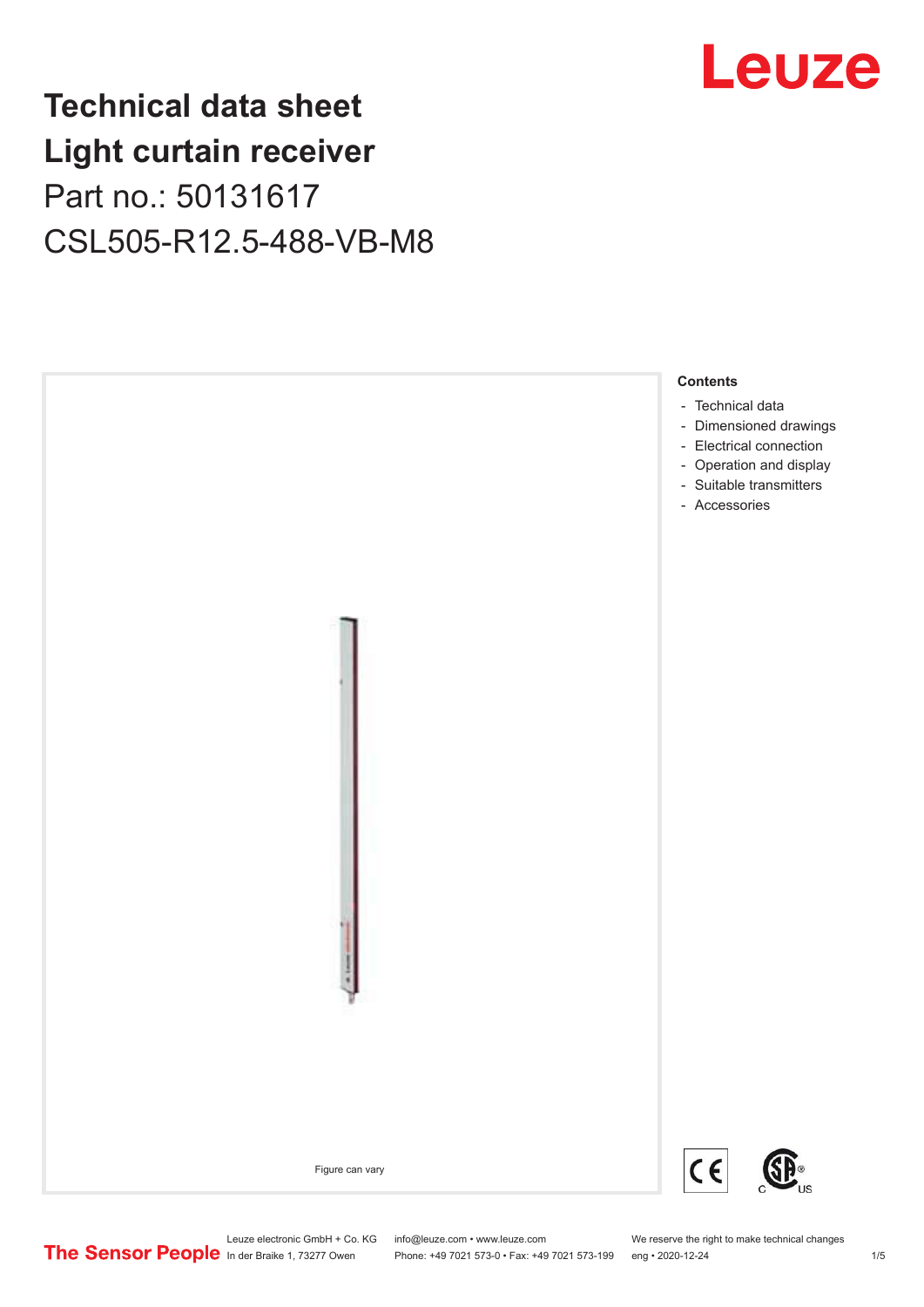### <span id="page-1-0"></span>**Technical data**

# Leuze

#### **Basic data**

| Basic data                                     |                              | <b>Connection 1</b>                             |                             |  |
|------------------------------------------------|------------------------------|-------------------------------------------------|-----------------------------|--|
| Series                                         | 505                          | <b>Function</b>                                 | Signal OU1                  |  |
| <b>Operating principle</b>                     | Throughbeam principle        |                                                 | Teach inpu                  |  |
| Device type                                    | Receiver                     |                                                 | Voltage sup                 |  |
| <b>Application</b>                             | Precise object detection     | <b>Type of connection</b><br><b>Thread size</b> | Connector<br>M <sub>8</sub> |  |
|                                                |                              | <b>Type</b>                                     | Male                        |  |
| <b>Special version</b>                         |                              | <b>Material</b>                                 | Metal                       |  |
| <b>Special version</b>                         | Crossed-beam scanning        | No. of pins                                     | 4 -pin                      |  |
|                                                | Diagonal-beam scanning       | Encoding                                        | A-coded                     |  |
|                                                | Parallel-beam scanning       |                                                 |                             |  |
|                                                | Teach input                  | <b>Mechanical data</b>                          |                             |  |
|                                                | Warning output               | Design                                          | Cubic                       |  |
|                                                |                              | Dimension (W x H x L)                           | 10 mm x 66                  |  |
| <b>Optical data</b>                            |                              |                                                 | Metal                       |  |
| <b>Operating range</b>                         | Guaranteed operating range   | <b>Housing material</b><br><b>Metal housing</b> | Aluminum                    |  |
| <b>Operating range</b>                         | 0.35m                        | Lens cover material                             | Plastic                     |  |
| <b>Measurement field length</b>                | 487.5 mm                     | <b>Housing color</b>                            | Silver                      |  |
| <b>Number of beams</b>                         | 40 Piece(s)                  |                                                 |                             |  |
| Beam spacing                                   | 12.5 mm                      | <b>Type of fastening</b>                        | Through-ho                  |  |
| <b>Measurement data</b>                        |                              | <b>Operation and display</b>                    |                             |  |
|                                                |                              | Type of display                                 | LED                         |  |
| Minimum object diameter                        | $15 \text{ mm}$              | <b>Number of LEDs</b>                           | 2 Piece(s)                  |  |
| <b>Electrical data</b>                         |                              | Type of configuration                           | Software                    |  |
|                                                |                              |                                                 | Via pin ass                 |  |
| <b>Protective circuit</b>                      | Inductive protection         |                                                 |                             |  |
|                                                | Polarity reversal protection | <b>Environmental data</b>                       |                             |  |
|                                                | Short circuit protected      | Ambient temperature, operation                  | $-30$ 50 $^{\circ}$ (       |  |
| Performance data                               |                              | Ambient temperature, storage                    | -40  65 ° (                 |  |
| Supply voltage U <sub>B</sub>                  | 18  30 V, DC                 |                                                 |                             |  |
|                                                |                              | <b>Certifications</b>                           |                             |  |
| <b>Outputs</b>                                 |                              | Degree of protection                            | IP 65                       |  |
| Number of digital switching outputs 2 Piece(s) |                              | <b>Protection class</b>                         | III                         |  |
|                                                |                              | <b>Standards applied</b>                        | EN 60947-                   |  |
| <b>Switching outputs</b>                       |                              |                                                 |                             |  |
|                                                |                              | <b>Classification</b>                           |                             |  |
| <b>Switching output 1</b>                      |                              | <b>Customs tariff number</b>                    | 90314990                    |  |
| <b>Switching element</b>                       | Transistor, Push-pull        | eCl@ss 5.1.4                                    | 27270910                    |  |
| <b>Switching principle</b>                     | Light/dark reversible        | eCl@ss 8.0                                      | 27270910                    |  |
| <b>Switching output 2</b>                      |                              | eCl@ss 9.0                                      | 27270910                    |  |
| <b>Switching element</b>                       | Transistor, Push-pull        | eCl@ss 10.0                                     | 27270910                    |  |
| <b>Switching principle</b>                     | Light/dark reversible        | eCl@ss 11.0                                     | 27270910                    |  |
|                                                |                              | <b>ETIM 5.0</b>                                 | EC002549                    |  |
| <b>Timing</b>                                  |                              | <b>ETIM 6.0</b>                                 | EC002549                    |  |
|                                                | 44 ms                        | <b>ETIM 7.0</b>                                 | EC002549                    |  |
| Cycle time<br>Response time per beam           |                              |                                                 |                             |  |
|                                                | $1,000 \,\mu s$              |                                                 |                             |  |

#### **Connection**

**Number of connections** 1 Piece(s)

| , JUILLELLIUI                  |                               |
|--------------------------------|-------------------------------|
| <b>Function</b>                | Signal OUT                    |
|                                | Teach input                   |
|                                | Voltage supply                |
| <b>Type of connection</b>      | Connector                     |
| <b>Thread size</b>             | M <sub>8</sub>                |
| Type                           | Male                          |
| <b>Material</b>                | Metal                         |
| No. of pins                    | 4-pin                         |
| Encoding                       | A-coded                       |
| <b>Mechanical data</b>         |                               |
| Design                         | Cubic                         |
| Dimension (W x H x L)          | 10 mm x 660 mm x 27 mm        |
| <b>Housing material</b>        | Metal                         |
| <b>Metal housing</b>           | Aluminum                      |
| Lens cover material            | Plastic                       |
| <b>Housing color</b>           | Silver                        |
| Type of fastening              | Through-hole mounting         |
| <b>Operation and display</b>   |                               |
|                                |                               |
| Type of display                | LED                           |
| <b>Number of LEDs</b>          | 2 Piece(s)                    |
| Type of configuration          | Software                      |
|                                | Via pin assignment            |
| <b>Environmental data</b>      |                               |
| Ambient temperature, operation | $-3050 °C$                    |
| Ambient temperature, storage   | $-40$ 65 °C                   |
| <b>Certifications</b>          |                               |
| Degree of protection           | IP 65                         |
| <b>Protection class</b>        | III                           |
| <b>Standards applied</b>       | EN 60947-5-2 (German version) |
| <b>Classification</b>          |                               |
| <b>Customs tariff number</b>   | 90314990                      |
| eCl@ss 5.1.4                   | 27270910                      |
| eCl@ss 8.0                     | 27270910                      |
| eCl@ss 9.0                     | 27270910                      |
| eCl@ss 10.0                    | 27270910                      |
| eCl@ss 11.0                    | 27270910                      |
| <b>ETIM 5.0</b>                | EC002549                      |
| <b>ETIM 6.0</b>                | EC002549                      |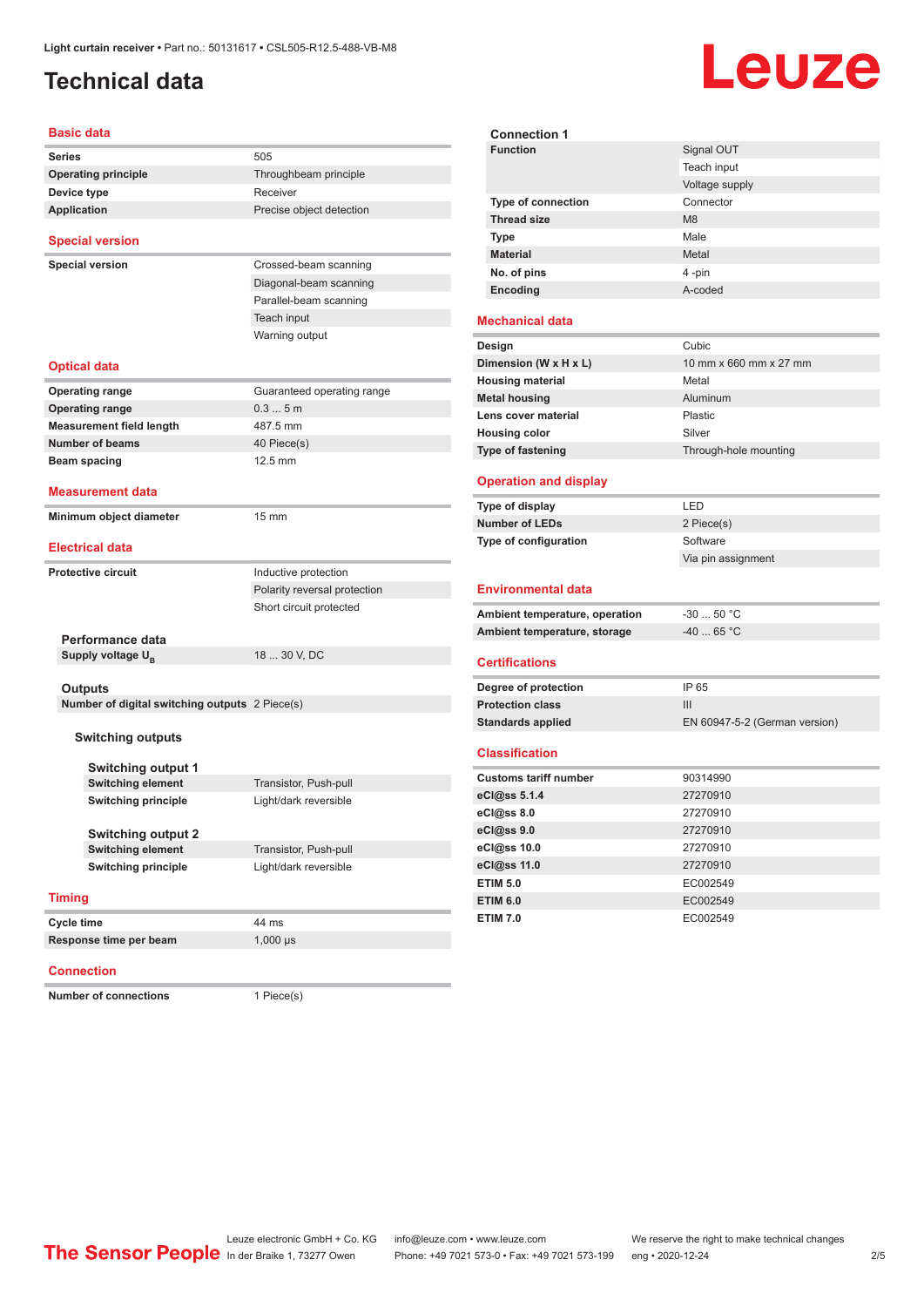#### <span id="page-2-0"></span>**Dimensioned drawings**

Leuze

All dimensions in millimeters



Observe the exact dimensions in the chapter "Technical data, dimensioned drawings" in the operating instructions.

### **Electrical connection**

**Connection 1**

| <b>Function</b>           | Signal OUT     |
|---------------------------|----------------|
|                           | Teach input    |
|                           | Voltage supply |
| <b>Type of connection</b> | Connector      |
| <b>Thread size</b>        | M <sub>8</sub> |
| <b>Type</b>               | Male           |
| <b>Material</b>           | Metal          |
| No. of pins               | 4-pin          |
| Encoding                  | A-coded        |

#### **Pin Pin assignment**

|                         | $V +$                             |
|-------------------------|-----------------------------------|
| $\overline{2}$          | OUT 1 / Teach-in / Warning output |
| 3                       | <b>GND</b>                        |
| $\overline{\mathbf{4}}$ | OUT <sub>2</sub>                  |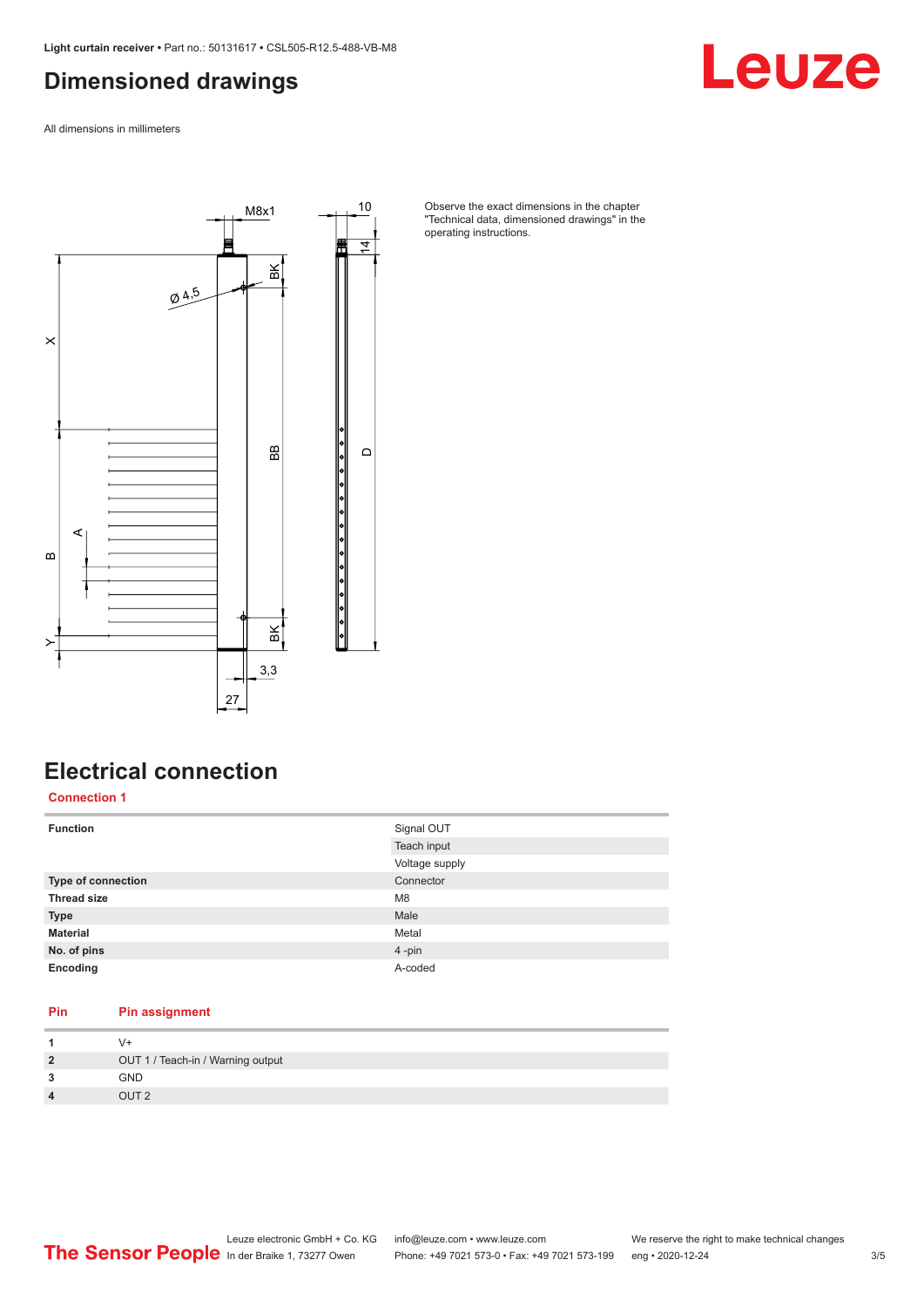#### <span id="page-3-0"></span>**Operation and display**

## Leuze

| Display LED 1              | <b>Display LED 2</b>       | <b>Meaning</b>                   |
|----------------------------|----------------------------|----------------------------------|
| Off                        | Off                        | Off                              |
| Red, continuous light      | Red, continuous light      | Operational readiness            |
| Red, continuous light      | Off                        | Object detected                  |
| Red, flashing              | Red, continuous light      | Ready with minor error           |
| Red, flashing              | Off                        | Object detected with minor error |
| Red, double flash          | Off                        | Configuration error              |
| Red, flashing in phase     | Red, flashing in phase     | Serious error A                  |
| Red, flashing out of phase | Red, flashing out of phase | Serious error B                  |
| Red, continuous light      | Red, double flash          | Teach event successful           |

#### **Suitable transmitters**

| Part no. | <b>Designation</b>         | <b>Article</b>               | <b>Description</b>                                                                                                                                                                                   |
|----------|----------------------------|------------------------------|------------------------------------------------------------------------------------------------------------------------------------------------------------------------------------------------------|
| 50131651 | CSL505-T12.5-488-<br>VB-M8 | Light curtain<br>transmitter | Application: Precise object detection<br>Special version: Diagonal-beam scanning, Crossed-beam scanning, Parallel-<br>beam scanning<br>Operating range: 0.3  5 m<br>Connection: Connector, M8, 4-pin |

#### **Accessories**

### Connection technology - Connection cables

|   | Part no. | <b>Designation</b> | <b>Article</b>   | <b>Description</b>                                                                                                                                |
|---|----------|--------------------|------------------|---------------------------------------------------------------------------------------------------------------------------------------------------|
| ŧ | 50130856 | KD U-M8-4A-P1-050  | Connection cable | Connection 1: Connector, M8, Axial, Female, 4-pin<br>Connection 2: Open end<br>Shielded: No<br>Cable length: 5,000 mm<br>Sheathing material: PUR  |
|   | 50130850 | KD U-M8-4A-V1-050  | Connection cable | Connection 1: Connector, M8, Axial, Female, 4 -pin<br>Connection 2: Open end<br>Shielded: No<br>Cable length: 5,000 mm<br>Sheathing material: PVC |
|   | 50130869 | KD U-M8-4W-V1-020  | Connection cable | Connection 1: Connector, M8, Angled, Female, 4-pin<br>Connection 2: Open end<br>Shielded: No<br>Cable length: 2,000 mm<br>Sheathing material: PVC |

#### Configuration devices

|                           | Part no. | <b>Designation</b> | <b>Article</b> | <b>Description</b>                                            |
|---------------------------|----------|--------------------|----------------|---------------------------------------------------------------|
| the product of the second | 50132069 | CSL505-Interface   | Module         | Connection: Sub-D<br>Functions: Configuration and test device |